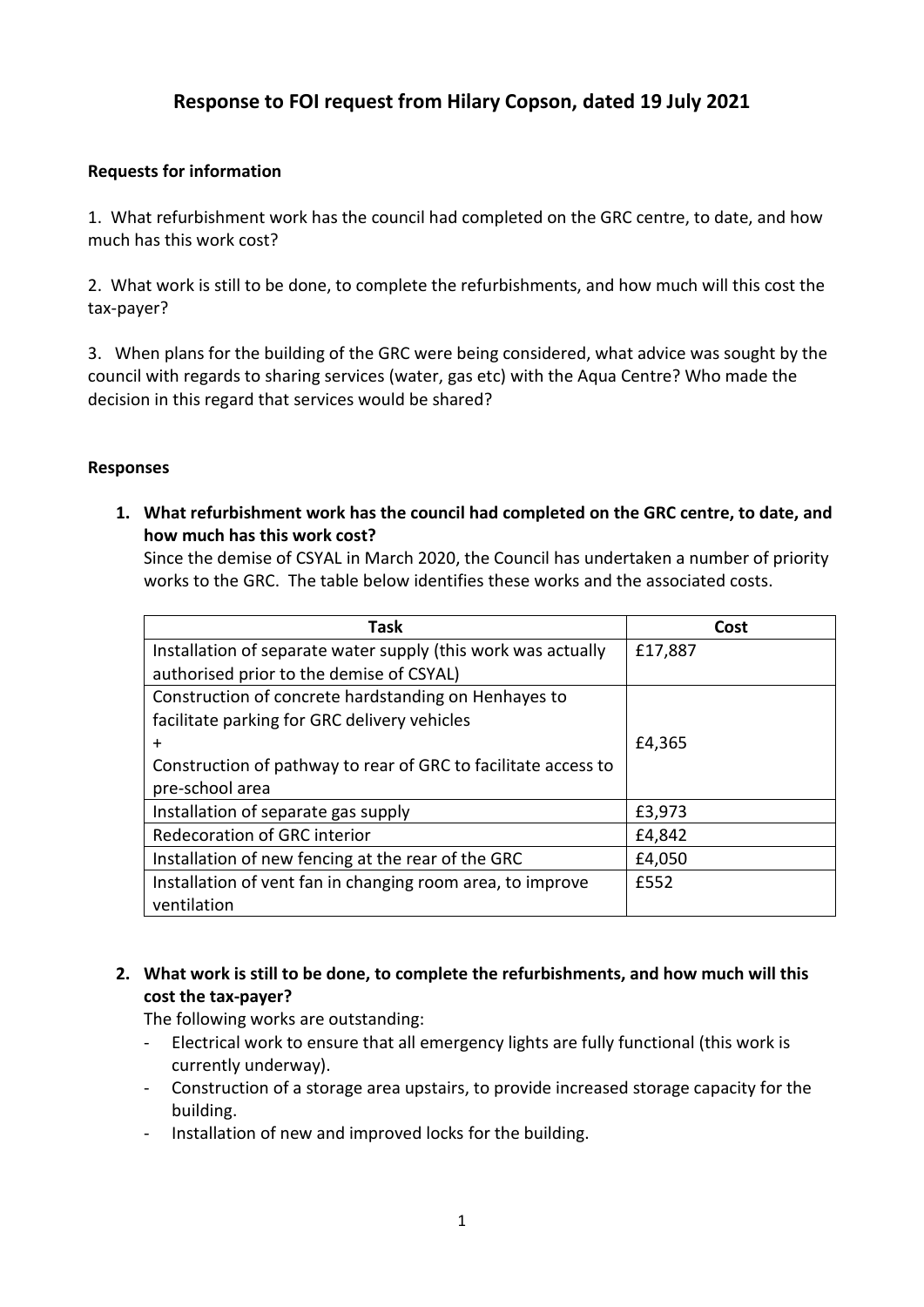- Installation of air conditioning upstairs. Other measures to improve the environment upstairs are also under investigation, such as the application of reflective film on the exterior of the windows.
- Works to improve the building drainage.

I am not able to advise on the costs of these works as they have not yet been invoiced.

**3. When plans for the building of the GRC were being considered, what advice was sought by the council with regards to sharing services (water, gas etc) with the Aqua Centre? Who made the decision in this regard that services would be shared?** Firstly I would like to clarify that the shared utilities relate to water and to gas. The history of how these two utilities came to be shared with the Aqua Centre dates back to the construction of the GRC. As I am sure you know, the builder – C.S.Williams – went bankrupt just as the building was completed. Over the years, the Council and CSYAL (the charity charged with operating the building) have unearthed numerous faults with the building, all of which point to the builder taking shortcuts during construction, presumably in an effort to save money.

The laying in of water and gas supplies required the extensive digging up of ground to lay in the necessary pipes. Very late on in the building's construction, in fact shortly before the building was due to be declared open, the Council was informed that the water and gas pipes had not been laid. The Council was therefore put in the position where, in order not to severely delay the opening of the building, the water and gas supplies would need to be shared with the Aqua Centre.

The decision to share the water supply with the Aqua Centre was made at the Full Council meeting held on 20 August 2012.

The minutes of that meeting read as follows:

*Several Councillors expressed their dismay that the problem had been raised by the Principal Contractor at such a late time in the project build.*

*After considerable discussion it was agreed that the Town Council would adopt the water supply from Crewkerne Leisure Management in order to make a subdivision for both properties but on the following conditions:*

- *1. There should be no loss to the preferential water rates the Aqua Centre obtained from Wessex Water after the change.*
- *2. A guarantee that there would be no loss of pressure or any other reduction of water due to the change to the Aqua Centre supply.*
- *3. The new sub-meter to the Aqua Centre would be positioned within the building for ease of access.*
- *4. Any interruption to supply during installation of the new meter should cause no inconvenience to customers and staff of the Aqua Centre.*
- *5. The split supplies will be completely isolated from one another.*
- *6. Should there subsequently be inadequate pressure then an alternative source would be implemented promptly at no cost to the Crewkerne Taxpayer.*